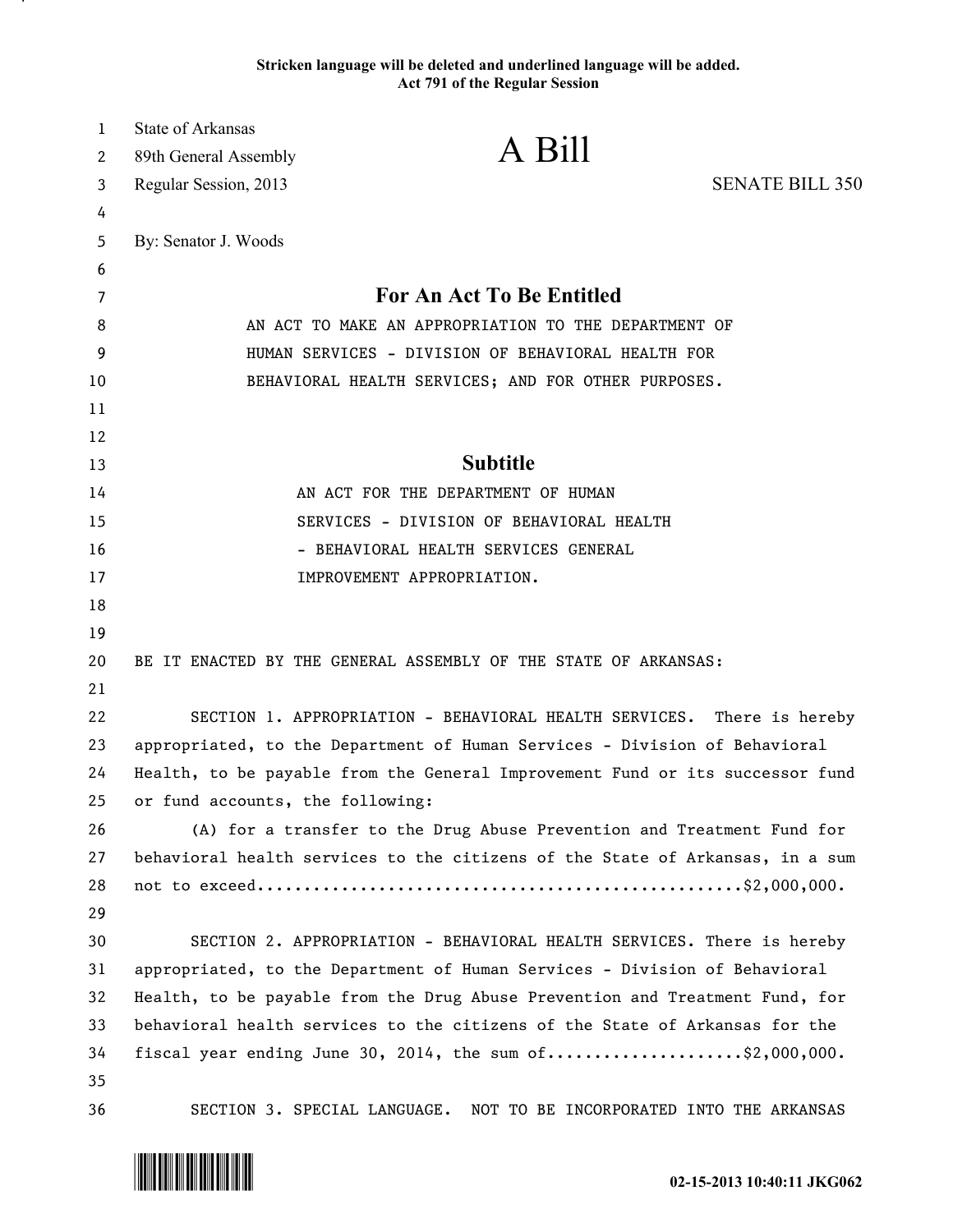CODE NOR PUBLISHED SEPARATELY AS SPECIAL, LOCAL AND TEMPORARY LAW.

Notwithstanding any other rules, regulations or provision of law to the

contrary the appropriations authorized in this Act shall not be restricted by

requirements that may be applicable to other programs currently administered.

New rules and regulations may be adopted to carry out the intent of the

General Assembly regarding the appropriations authorized in this Act.

 SECTION 4. DISBURSEMENT CONTROLS. (A) No contract may be awarded nor obligations otherwise incurred in relation to the project or projects described herein in excess of the State Treasury funds actually available therefor as provided by law. Provided, however, that institutions and agencies listed herein shall have the authority to accept and use grants and donations including Federal funds, and to use its unobligated cash income or funds, or both available to it, for the purpose of supplementing the State Treasury funds for financing the entire costs of the project or projects enumerated herein. Provided further, that the appropriations and funds otherwise provided by the General Assembly for Maintenance and General Operations of the agency or institutions receiving appropriation herein shall not be used for any of the purposes as appropriated in this act. (B) The restrictions of any applicable provisions of the State Purchasing Law, the General Accounting and Budgetary Procedures Law, the Revenue Stabilization Law and any other applicable fiscal control laws of this State and regulations promulgated by the Department of Finance and Administration, as authorized by law, shall be strictly complied with in disbursement of any funds provided by this act unless specifically provided otherwise by law. 

 SECTION 5. LEGISLATIVE INTENT. It is the intent of the General Assembly that any funds disbursed under the authority of the appropriations contained in this act shall be in compliance with the stated reasons for which this act was adopted, as evidenced by the Agency Requests, Executive Recommendations and Legislative Recommendations contained in the budget manuals prepared by the Department of Finance and Administration, letters, or summarized oral testimony in the official minutes of the Arkansas Legislative Council or Joint Budget Committee which relate to its passage and adoption. 

SECTION 6. EMERGENCY CLAUSE. It is found and determined by the General